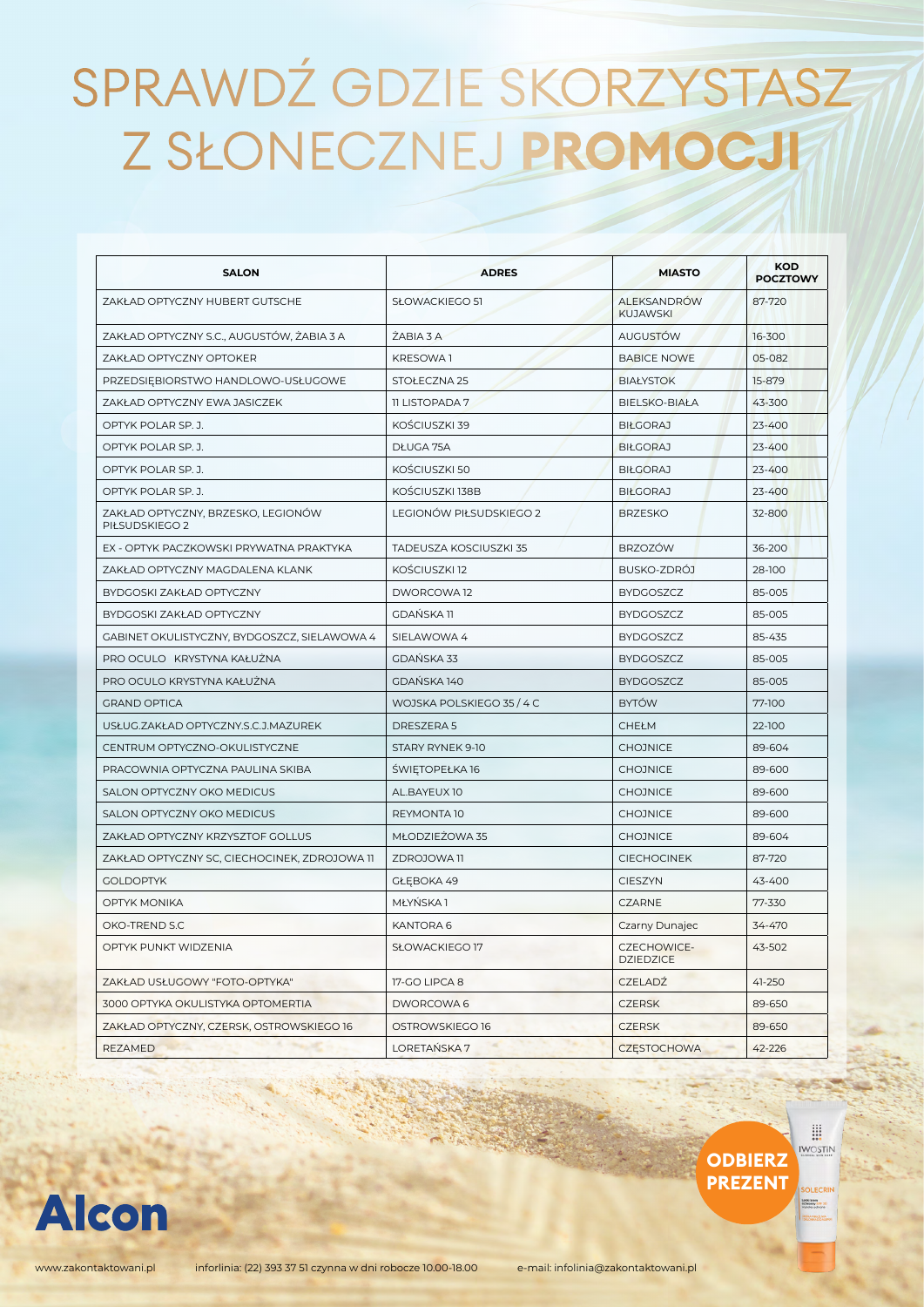| SALON OPTYCZNY "FOCUS OPTIC"                               | FOCHA 22 A LOK.1                | CZESTOCHOWA                      | 42-217 |
|------------------------------------------------------------|---------------------------------|----------------------------------|--------|
| CENTRUM OPTYCZNO-OKULISTYCZNE                              | ŻÓŁKIEWSKIEGO 20                | <b>CZŁUCHÓW</b>                  | 77-300 |
| OPTYK MONIKA                                               | DŁUGOSZA 2A/1                   | <b>CZŁUCHÓW</b>                  | 77-300 |
| ZAKŁAD USŁUG OPTYCZNYCH                                    | SOBIESKIEGO 7                   | <b>DEBICA</b>                    | 39-200 |
| GfK - OKO                                                  | <b>GDAŃSKA 10</b>               | <b>EŁK</b>                       | 19-300 |
| LENS S.C.                                                  | BRZOZOWA 3 B                    | <b>GDAŃSK</b>                    | 80-243 |
| LENS S.C.                                                  | KORZENNA1                       | <b>GDAŃSK</b>                    | 80-851 |
| OCULAR CANADA 2                                            | OBROŃCÓW WYBRZEŻA 1             | <b>GDAŃSK</b>                    | 80-398 |
| OPTYK OPTIMUM                                              | CIENISTA 30/TESCO CHEŁM         | <b>GDANSK</b>                    | 80-809 |
| <b>OPTYK OPTIMUM</b>                                       | KOŁOBRZESKA 32/ D.H.AUCHAN      | <b>GDANSK</b>                    | 80-309 |
| ZAKŁAD OPTYCZNY SP.C., GDAŃSK, GRUNWALDZKA<br>126 A        | GRUNWALDZKA 126 A               | <b>GDAŃSK</b>                    | 80-244 |
| OPTOMETRIA ORKISZ                                          | PLAC GÓRNOŚLĄSKI1               | <b>GDYNIA</b>                    | 81-509 |
| OPTOMETRIA ORKISZ                                          | ANTONIEGO ABRAHAMA 28           | <b>GDYNIA</b>                    | 81-366 |
| OPTYK OPTIMUM                                              | NOWOWICZLIŃSKA 35/TESCO KARWINY | <b>GDYNIA</b>                    | 81-577 |
| SALON OPTYCZNY "EURO OPTIC" S.C.                           | 10 LUTEGO 4                     | <b>GDYNIA</b>                    | 81-366 |
| 6 DIOPTRII PRACOWNIA OPTYCZNA                              | ŁABEDZKA 20 D                   | <b>GLIWICE</b>                   | 44-100 |
| SALON OPTYCZNY POD RATUSZEM                                | RYNEK <sub>9</sub>              | <b>GŁUBCZYCE</b>                 | 48-100 |
| OPTYK GEFERT                                               | OJCOWSKA 11                     | <b>IWANOWICE</b><br>WŁOŚCIAŃSKIE | 32-095 |
| OPTYK JAK SIĘ PATRZY                                       | WĄSKA1                          | <b>JABŁONKA</b>                  | 34-480 |
| SALON OPTYCZNY BRILLOWSCY                                  | KOŚCIUSZKI 12                   | <b>KARTUZY</b>                   | 83-300 |
| SALON OPTYCZNY BRILLOWSCY                                  | KOŚCIUSZKI 12                   | <b>KARTUZY</b>                   | 83-300 |
| OPTYK OKULISTA SIGNUM KUSTRZĘPA<br>HANDWERKER SPÓŁKA JAWNA | BAŻANTÓW 6C                     | <b>KATOWICE</b>                  | 40-668 |
| <b>KLANK OPTYK</b>                                         | AL. IX WIEKÓW KIELC 4           | <b>KIELCE</b>                    | 25-516 |
| <b>MALICKI OPTYK</b>                                       | SIENKIEWICZA 37/1               | <b>KIELCE</b>                    | 25-005 |
| ZAKŁAD OPTYCZNY KINGA KLANK                                | OŚ.NA STOKU 72H LOK.1           | KIELCE                           | 25-437 |
| ZAKŁAD OPTYCZNY MAGDALENA KLANK                            | ZAGNAŃSKA 92/5                  | KIELCE                           | 25-558 |
| ZAKŁAD OPTYCZNY OPTIX-2 S.C. M.SOBALA,<br>I.KOMODOŁOWICZ   | HIPOTECZNA1                     | <b>KIELCE</b>                    | 25-350 |
| OPTYK OKULISTA JOLANTA SIEMBAB                             | ZAWIERCIAŃSKA 4                 | <b>KLUCZE</b>                    | 32-310 |
| SUPERVISION SALON OPTYCZNY                                 | NIEZŁOMNYCH 5B                  | <b>KOŁO</b>                      | 62-600 |
| SUPERVISION SALON OPTYCZNY                                 | NIEZŁOMNYCH 5B                  | <b>KOŁO</b>                      | 62-600 |
| OPTYK BRYLE MAŁGORZATA JATCZAK                             | BRZEZIŃSKA 16                   | <b>KOLUSZKI</b>                  | 95-040 |
| PCO SP. Z O.O.                                             | PUŁKOWNIKA DĄBKA 338            | <b>KOSAKOWO</b>                  | 81-198 |
| MOZART OPTYK SPÓŁKA Z O.O.                                 | STAWOWA 61                      | <b>KRAKÓW</b>                    | 31-346 |
| <b>SALON OPTYCZNY "O'KO-TER"</b>                           | URZEDOWSKA 14 B                 | <b>KRAŚNIK</b>                   | 23-200 |

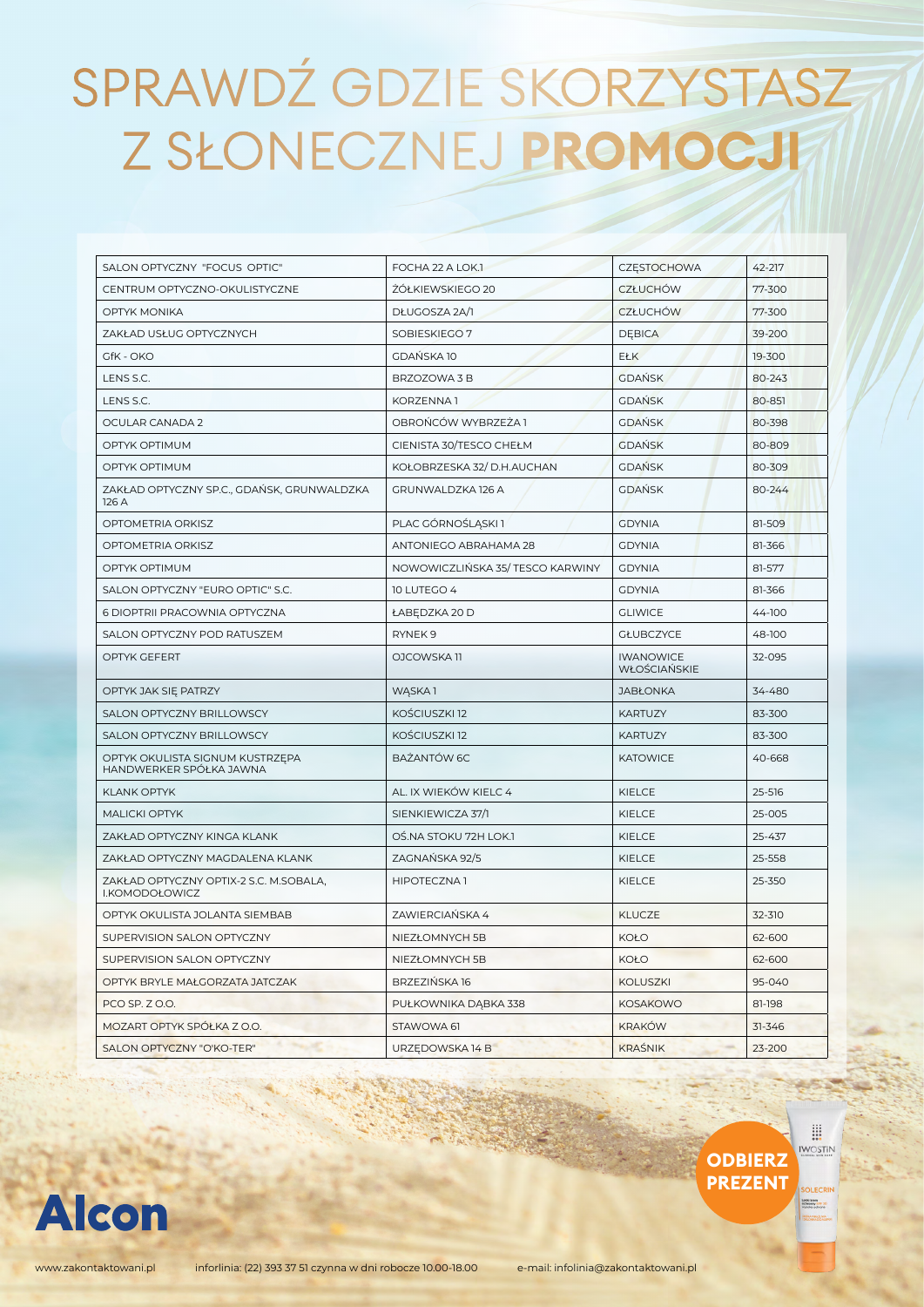| USŁUGOWO-HANDLOWY                                               | PODWALE 8                              | <b>KROSNO</b>                      | 38-400     |
|-----------------------------------------------------------------|----------------------------------------|------------------------------------|------------|
| ZAKŁAD OPTYCZNY "PERFECT VISION"                                | <b>BARLICKIEGO 21</b>                  | <b>KUTNO</b>                       | 99-300     |
| JACEK BARTOSIK SPÓŁKA KOMANDYTOWA SALON<br>OPTYCZNY OPTYK ZEISS | AL.JANA PAWŁA II 99                    | ŁĘCZNA                             | 21-010     |
| SALON OPTYCZNY SFERA OCZU                                       | PIŁSUDSKIEGO 39                        | ŁĘCZNA                             | 21-010     |
| OPTPOL - SALON OPTYCZNY                                         | PIŁSUDSKIEGO 29                        | <b>LEGIONOWO</b>                   | 05-120     |
| ZAKŁAD OPTYCZNY OPTOKER                                         | KS. RACZKOWSKIEGO 2                    | LESZNO                             | 05-084     |
| CENTRUM OPTYCZNO-OKULISTYCZNE                                   | PODMIEJSKA 2A/GALERIA BRAMA<br>POMORZA | <b>LIPIENICE</b>                   | 89-620     |
| ŁÓDKA PRACOWNIA OPTYCZNA                                        | PIOTRKOWSKA 153                        | ŁÓDŹ                               | $90 - 440$ |
| OPTYK PIOTRKOWSKA                                               | PIOTRKOWSKA 172/180 LOK. 4U            | ŁÓDŹ                               | 90-368     |
| OPTYKA OKULAROWA                                                | WYSZYŃSKIEGO 5/71                      | ŁÓDŹ                               | 94-042     |
| OSRODEK KOREKCJI WZROKU SP.Z O.O.                               | PRÓCHNIKA <sub>1</sub>                 | ŁÓDŹ                               | 90-408     |
| P.P. OPTYKA                                                     | SZPARAGOWA 7                           | ŁÓDŹ                               | 91-211     |
| SALON OPTYCZNY RUTKOWSCY                                        | JURCZYŃSKIEGO 32                       | ŁÓDŹ                               | 92-306     |
| ZAKŁAD OPTYCZNY PRZEMYSŁAW PLUTA                                | ARMII KRAJOWEJ 32 PAW. 57              | ŁÓDŹ                               | 94-046     |
| SALON OPTYCZNY OKO W OKO                                        | PRUSA 14 LOK 75                        | ŁOMŻA                              | 18-400     |
| SALON OPTYCZNY EWA TROŚCIANKO                                   | ZDUŃSKA 59A                            | <b>ŁOWICZ</b>                      | 99-400     |
| SALON OPTYCZNY MAŁGORZATA                                       | BEMA <sub>12</sub>                     | <b>LUBARTÓW</b>                    | 21-100     |
| EURO-OPTYK PPHU S.C.                                            | ORKANA WŁADYSŁAWA 4/C.H TESCO          | <b>LUBLIN</b>                      | 20-504     |
| OCULAR CANADA 2 SP.Z O.O.                                       | TOMASZA ZANA 19                        | <b>LUBLIN</b>                      | 20-601     |
| OPTYKA WRZOS SP. Z O.O.                                         | KRÓLEWSKA 13                           | <b>LUBLIN</b>                      | 20-109     |
| SALONY OPTYCZNE WRZOS                                           | MATKI TERESY Z KALKUTY 4               | <b>LUBLIN</b>                      | 20-538     |
| <b>INVISION OPTYK</b>                                           | MIEDZYRZECKA 6                         | ŁUKÓW                              | 21-400     |
| <b>SALON OPTYCZNY</b>                                           | WARSZAWSKA 12                          | <b>MIECHOW</b>                     | 32-200     |
| <b>EUROOPTYKA</b>                                               | SŁONECZNA 2E                           | <b>MYŚLENICE</b>                   | 32-400     |
| OPTYK WALCZYK E. WALCZYK-TUCZNIO                                | KOPERNIKA 5                            | NOWY SĄCZ                          | 33-300     |
| ZAKŁAD OPTYCZNO-OKULIST.M.WALCZYK                               | RYNEK <sub>12</sub>                    | NOWY SACZ                          | 33-300     |
| ZAKŁAD OPTYCZNY MARIA KRUK                                      | KRZYWA 7                               | NOWY TARG                          | 34-400     |
| ZAKŁAD OPTYCZNY MARIA KRUK                                      | KRZYWA 7                               | <b>NOWY TARG</b>                   | 34-400     |
| <b>DAM-OPTICS</b>                                               | STRZELNA 8 A/1                         | <b>OŁAWA</b>                       | 55-200     |
| DAM-OPTICS                                                      | STRZELNA 8 A/1                         | <b>OŁAWA</b>                       | 55-200     |
| CORNEA PIOTR TOLWINSKI                                          | MARII CURIE-SKŁODOWSKIEJ 7/1           | <b>OLSZTYN</b>                     | 10-109     |
| ZAKŁAD OPTYCZNY, OPOCZNO, BIERNACKIEGO 18 J                     | BIERNACKIEGO 18 J                      | OPOCZNO                            | 26-300     |
| ZAKŁAD OPTYCZNY, OPOLE, REYMONTA 8A                             | REYMONTA 8A                            | OPOLE                              | 45-065     |
| CENTRUM OPTYCZNO-OKULISTYCZNE                                   | SZOSA GDAŃSKA 49                       | <b>OSIELSKO</b>                    | 86-031     |
| ZAKŁAD OPTYCZNY, OSTRÓW MAZOWIECKA, 11-GO<br>LISTOPADA 2/48     | 11-GO LISTOPADA 2/48                   | <b>OSTRÓW</b><br><b>MAZOWIECKA</b> | 07-300     |



**OLECRII** 

akki krem<br>Khronery SPF 3

**ODBIERZ PREZENT**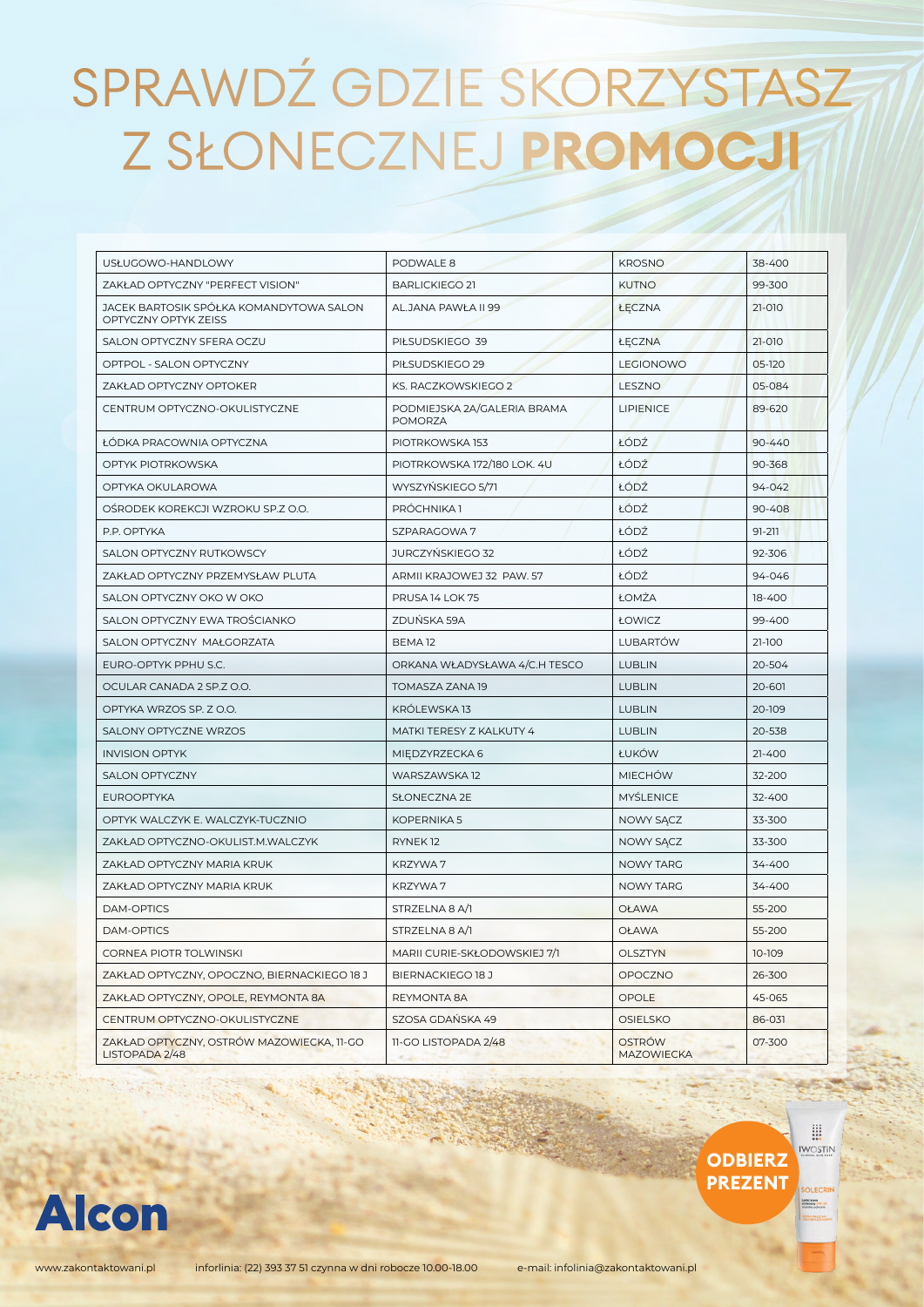| ZAKŁAD OPTYCZNY "SOWEX"                              | H. KOŁŁĄTAJA 52                 | <b>OTWOCK</b>                         | 05-402 |
|------------------------------------------------------|---------------------------------|---------------------------------------|--------|
| ZAKŁAD OPTYCZNY K. PLUCIŃSKA                         | KOŚCIUSZKI 59                   | PAJECZNO                              | 98-330 |
| OPTYK KAROLINA                                       | MAŁY RYNEK 6                    | PAWŁOWICE ŚLĄSKIE                     | 43-250 |
| OPTYK LUCYNA TONDRYK                                 | SIENKIEWICZA 2                  | <b>PIASECZNO</b>                      | 05-500 |
| PRO-OPTICA                                           | WOJSKA POLSKIEGO 28             | <b>PIASECZNO</b>                      | 05-500 |
| CENTRUM OKULISTYCZNO-OPTYCZNE                        | WARSZAWSKA 28                   | <b>PIASTÓW</b>                        | 05-820 |
| PORADNIA OKULISTYCZNA I OPTYK                        | ZWYCIESTWA 11                   | PIŁA                                  | 64-920 |
| PORADNIA OKULISTYCZNA I OPTYK                        | ZWYCIĘSTWA 11                   | <b>PIŁA</b>                           | 64-920 |
| PERFECT OPTYK S.C. GALERIA WISŁA                     | WYSZOGRODZKA 127                | <b>PŁOCK</b>                          | 09-410 |
| CENTRUM OPTYCZNE KRZYSZTOF KLENIEWSKI                | PŁOCKA 49                       | <b>PŁOŃSK</b>                         | 09-100 |
| OPTYK VISION MAŁGORZATA JONCZAK                      | PLAC 15-EGO SIERPNIA 12         | <b>PŁOŃSK</b>                         | 09-100 |
| PRACOWNIA OPTYCZNA                                   | MIEDZIANA 17                    | <b>POLKOWICE</b>                      | 59-100 |
| SALON OPTYCZNY WZROKOWCY MAŁGORZATA<br><b>STRAUB</b> | RYNEK15                         | <b>PRUDNIK</b>                        | 48-200 |
| CENTRUM OKULISTYCZNO-OPTYCZNE                        | POLNA <sub>7</sub>              | PRUSZKÓW                              | 05-800 |
| PRACOWNIA OPTYCZNA                                   | KOŚCIUSZKI 8 lok.1              | PRUSZKÓW                              | 05-800 |
| <b>VISION OPTYK</b>                                  | AL. WOJSKA POLSKIEGO 20A LOK. 7 | PRUSZKÓW                              | 05-800 |
| AD MONTES IMUS SP. Z O.O.                            | MICKIEWICZA 38                  | PRZEMYŚL                              | 37-700 |
| OPTYK KAROLINA                                       | DOBRAWY 6                       | PSZCZYNA                              | 43-200 |
| PCO SP.Z O.O.                                        | WEJHEROWSKA 12                  | <b>PUCK</b>                           | 84-100 |
| NAOKU IWONA STYSIAK                                  | WARYNSKIEGO 6/3                 | <b>RADOM</b>                          | 26-600 |
| VISIOMEDICA LUBLIN S.C.                              | ŻEROMSKIEGO 61                  | <b>RADOM</b>                          | 26-600 |
| ZAKŁAD OPTYCZNY DANIEL SZELEŻYŃSKI                   | ABRAHAMA 3A                     | <b>RUMIA</b>                          | 84-230 |
| ZAKŁAD OPTYCZNY DANIEL SZELEŻYŃSKI                   | HENRYKA DABROWSKIEGO 12         | <b>RUMIA</b>                          | 84-230 |
| HURTOWNIA OFTALMICZNA "OPTYLUX"                      | STASZICA 17                     | RZESZÓW                               | 35-051 |
| LUX-OKULISTYKA                                       | KOLEJOWA 12                     | RZESZÓW                               | 35-073 |
| OCULAR CANADA 2 SP.Z O.O.                            | AL. PIŁSUDSKIEGO 44             | RZESZÓW                               | 35-001 |
| <b>OKOMEDICO</b>                                     | PIŁSUDSKIEGO 36B                | RZESZÓW                               | 35-001 |
| SALON OPTYCZNY OPTICAN                               | AL.KOPISTO 1 LOK.236            | <b>RZESZÓW</b>                        | 35-315 |
| SALON OPTYKI OKULAROWEJ                              | <b>ZENITOWA 5</b>               | RZESZÓW                               | 35-301 |
| SALON OPTYKI OKULAROWEJ                              | PL.WOLNOŚCI 17                  | <b>RZESZÓW</b>                        | 35-073 |
| TWÓJ OPTYK SALON OPTYCZNY                            | STASZICA 17                     | RZESZÓW                               | 35-051 |
| ZAKŁAD OPTYCZNY PIOTR PACZKOWSKI                     | TRAUGUTTA 9                     | <b>SANOK</b>                          | 38-500 |
| <b>IN VISION</b>                                     | CZERWONEGO KRZYŻA 21            | <b>SIEDLCE</b>                        | 08-110 |
| PANMED OPTIC CZARNOJAŃCZYK A.                        | <b>PLAC 1000 LECIA 23</b>       | <b>SIEDLCE</b>                        | 08-110 |
| OPTOMETRYSTA WOJCIECH HOMBEK                         | KOŚCIELNA 21A                   | SIEMIANOWICE<br><b><i>SLASKIE</i></b> | 41-103 |



m **IWOSTIN** 

**SOLECRIP** 

Lekki krem<br>Ochronny SPF 3

**ODBIERZ PREZENT**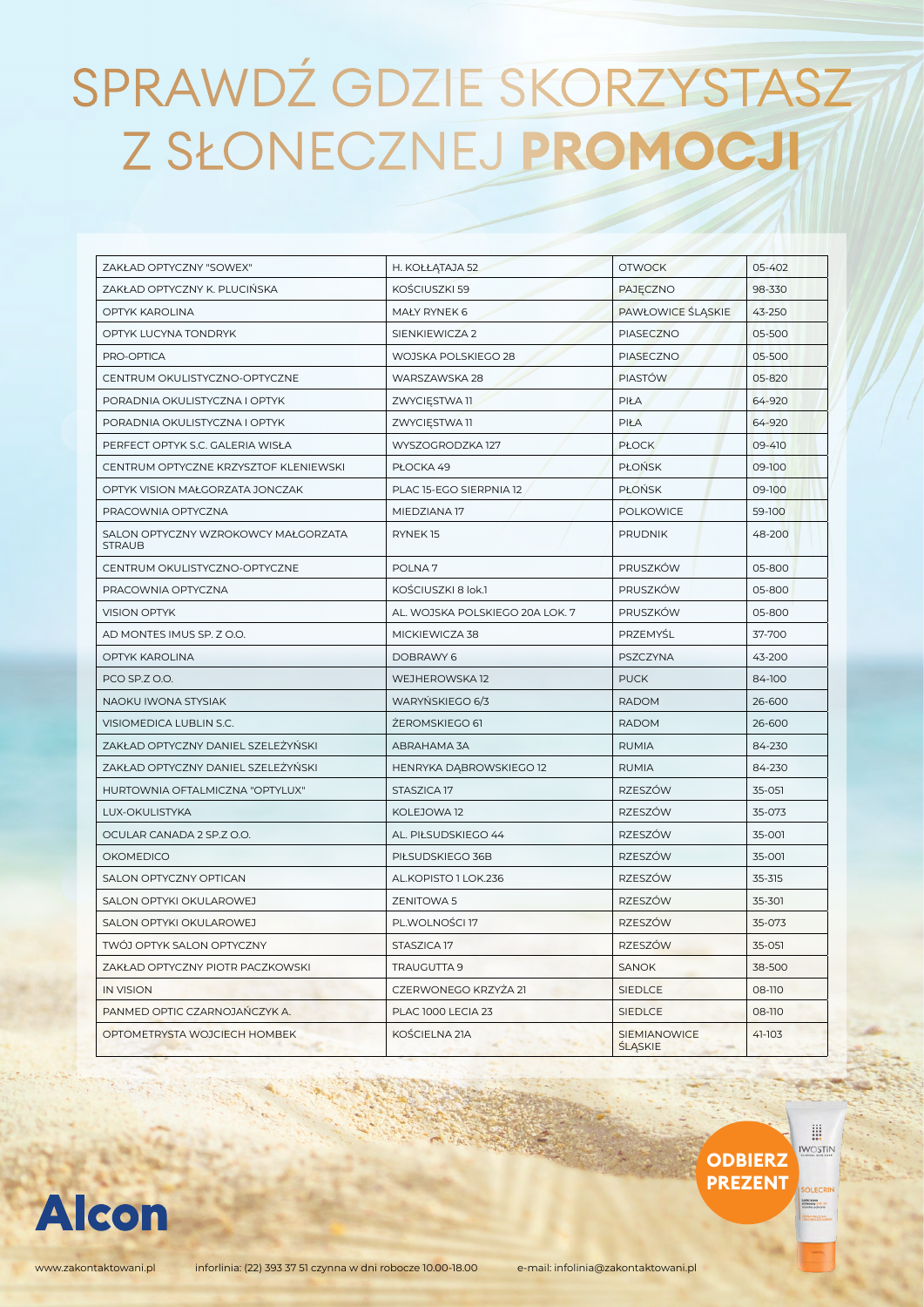| SALON OPTYCZNY "LIS"                                                 | KOLEGIACKA 1                                  | SIERADZ               | 98-200 |
|----------------------------------------------------------------------|-----------------------------------------------|-----------------------|--------|
| SALON OPTYCZNY BRILLOWSCY                                            | LEBORSKA 4A / CH ALBIK                        | <b>SIERAKOWICE</b>    | 83-340 |
| OPTYK VISION MAŁGORZATA JONCZAK                                      | WIOSNY LUDÓW 4                                | <b>SIERPC</b>         | 09-200 |
| FASHION OPTYK C.H. DEKADA                                            | REYMONTA 8A                                   | <b>SKIERNIEWICE</b>   | 96-100 |
| ZAKŁAD OPTYCZNY DOROTA MESZKA                                        | REYMONTA 16 C                                 | <b>SKIERNIEWICE</b>   | 96-100 |
| GALERIA OPTYCZNA ŚLIWIŃSCY                                           | ŻEROMSKIEGO 12                                | SOCHACZEW             | 96-500 |
| CENTRUM OPTYCZNO-OKULISTYCZNE                                        | TORUNSKA 6 / DOM HANDLOWY SOLEC               | <b>SOLEC KUJAWSKI</b> | 86-050 |
| ZAKŁAD OPTYKI OKULAROWEJ "GRAND                                      | BOH.MONTE CASSINO 31                          | SOPOT                 | 81-767 |
| STUDIO OPTYKI OKULAROWEJ                                             | AL. ZWYCIĘSTWA 5A                             | SOSNOWIEC             | 41-200 |
| CENTRUM KOREKCJI WAD WZROKU                                          | OKULICKIEGO 74                                | STALOWA WOLA          | 37-450 |
| GABINET OKULISTYCZNY, STALOWA WOLA.<br><b>HUTNICZA8</b>              | <b>HUTNICZA8</b>                              | STALOWA WOLA          | 37-450 |
| ZAKŁAD USŁUGOWY "OPTICA"                                             | WITOSA 10                                     | <b>STRZYŻÓW</b>       | 38-100 |
| ZAKŁAD USŁUGOWY OPTICA                                               | PARKOWA 4                                     | STRZYŻÓW              | 38-100 |
| <b>AGA OPTYK</b>                                                     | KOLEJOWA 8 A LOK 4                            | ŚWIEBODZIN            | 66-200 |
| <b>VISION OPTYK</b>                                                  | SZYMANOWSKA 2                                 | <b>TERESIN</b>        | 96-515 |
| OPTOMETRIA KARCZEWSKI SP. Z O.O.                                     | TWARDZICKIEGO 62                              | <b>TORUŃ</b>          | 85-791 |
| VISION ROBERT CHMIELEWSKI                                            | NOWODWORSKIEGO 3                              | <b>TUCHOLA</b>        | 89-500 |
| VISION ROBERT CHMIELEWSKI                                            | NOWODWORSKIEGO 3                              | <b>TUCHOLA</b>        | 89-500 |
| <b>GREEN</b>                                                         | ROMANA DMOWSKIEGO 15                          | <b>TYCHY</b>          | 43-100 |
| GREEN MAGDALENA MOCZULSKA                                            | <b>BUDOWLANYCH 2</b>                          | <b>TYCHY</b>          | 43-100 |
| OPTYK KAROLINA S.C.                                                  | SIKORSKIEGO 72                                | <b>TYCHY</b>          | 43-100 |
| OPTYK PUNKT WIDZENIA                                                 | TOWAROWA 2C GEMINI PARK                       | <b>TYCHY</b>          | 43-100 |
| BALLEY & CO OPTYKA IGA URBAN                                         | KAZIMIERZA SZPOTAŃSKIEGO 4/FERIO              | WARSZAWA              | 04-760 |
| <b>BUTIK OPTIQUE</b>                                                 | WOŁOSKA 12 / POZIOM +1                        | WARSZAWA              | 02-675 |
| <b>EYEZONE</b>                                                       | KŁOBUCKA 6A LOK U2                            | WARSZAWA              | 02-699 |
| GALERIA OPTYCZNA SP. Z O.O.                                          | MAGICZNA 4 / PASAŻ CZERWONA<br><b>TOREBKA</b> | WARSZAWA              | 03-295 |
| <b>ICU RAFAŁ GONTAREK</b>                                            | BOHATERÓW WARSZAWY 26                         | WARSZAWA              | 02-495 |
| <b>MEDICOVER</b>                                                     | KLIMCZAKA 1                                   | WARSZAWA              | 02-797 |
| OPTIQUE ELEKTROWNIA POWIŚLE                                          | DOBRA 42                                      | WARSZAWA              | 00-312 |
| SALON OPTYCZNY "MR. HILARY"S.C.                                      | BELLOTTIEGO 1 LOK.3                           | WARSZAWA              | 01-022 |
| SALON OPTYCZNY FRAME                                                 | PRZASNYSKA 5                                  | WARSZAWA              | 01-756 |
| TOKARZEWSKI OPTOMETRIA                                               | WOŁOSKA 70                                    | WARSZAWA              | 02-507 |
| TWOJE OKSY S. C. PAWEŁ NOGAS, AGNIESZKA<br>WINIARSKA, IWONA ŻUROWSKA | POWĄZKOWSKA 40 lok. U2                        | WARSZAWA              | 01-797 |
| ZAKŁAD OPTYCZNY GRZEGORZ JANISZ                                      | WARSZAWSKA 58 C LOK.22 A/GAL<br><b>GAWRA</b>  | <b>WARSZAWA</b>       | 02-496 |